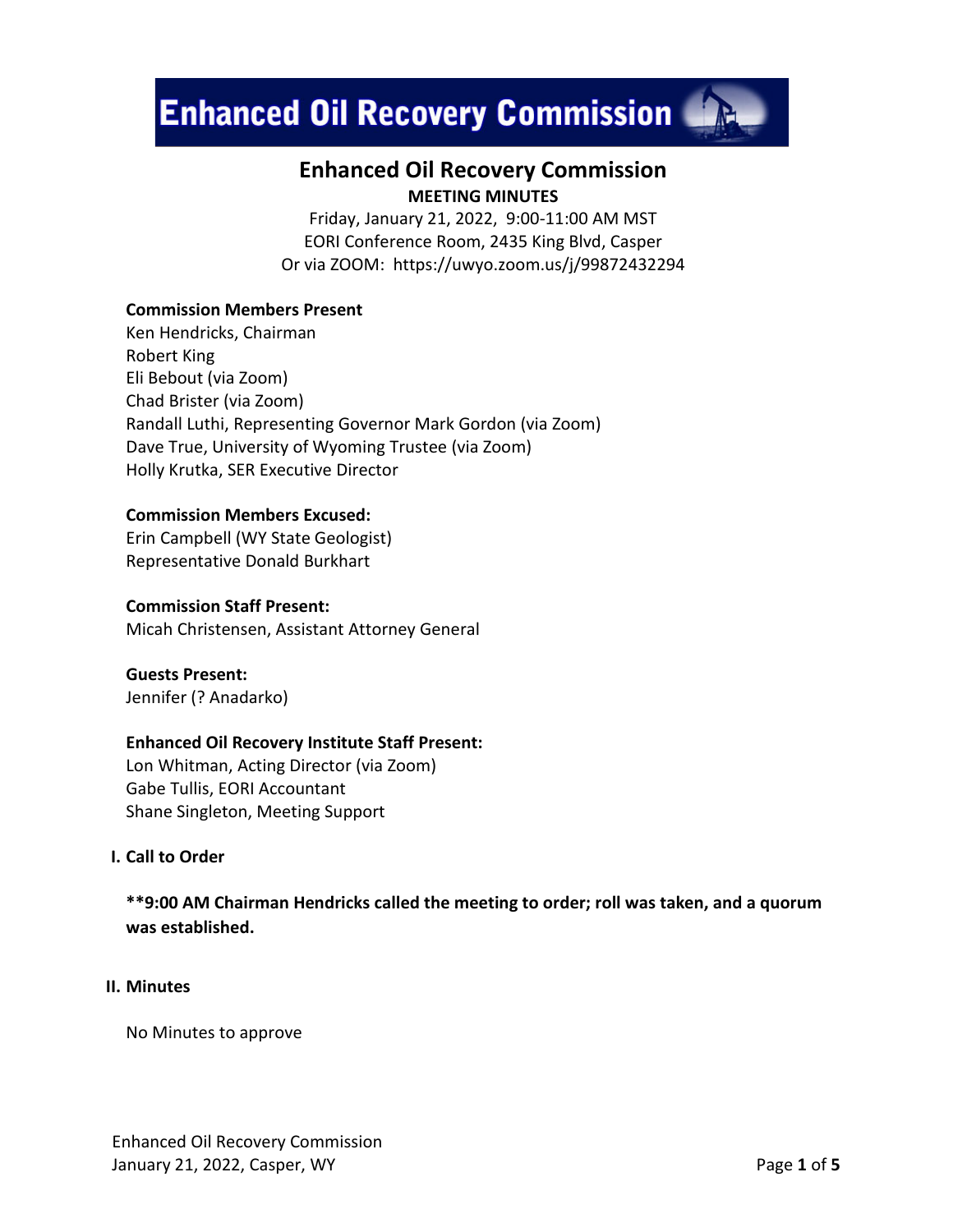### **III. Reports and Updates**

#### **Welcome Rep. Burkhart – Chairman Hendricks**

Representative Don Burkhart will now be the Legislative representative on the EORC replacing Rep. Mike Greear who is stepping down. Commissioner Bebout asked if there was a letter from Representative Greear about resigning from EORC. Chairman Hendricks replied that he had personal communication with Representative Greear. Rep. Greear explained his schedule was overly full and regretted having to hand off his EORC position to Representative Burkhart. Nothing more official was received by the EORC and Rep. Greear gave no official notice.

#### **Commissioner Terms – Updates Chairman Hendricks**

New commission members or reappointments. Three current Commissioners have terms on the EORC ending in March. The Commissioners with terms ending and their current status:

- Commissioner Hendricks reappointment to WYOGCC is in discussion and therefore continuing on EORC is possible. Waiting for the Governor's selection/Legislative approval.
- Commissioner Brister reapplication in process/awaiting Legislative approval.
- Commissioner True reapplication in process/awaiting Legislative approval.

Commissioner Bebout suggests a Letter of Support for EORC member re-appointments be written and delivered to the Senate leadership and have in place.

### **Financial Report – Gabe Tullis**

An EORI Cost Center Approver at SER costs EORI \$1,000/month. **Commissioner Bebout** asks if we need approval from the Commission to sign off on expenditures. **Chairman Hendricks** explains that the Cost Center Approver needs EORC approval for EORI expenses that fall outside of the standard approval protocols at SER.

**Chairman Hendricks** formally stated and suggested this clarity be in the developing new MOU with the University of Wyoming. A quick sentence needs to be added into new MOU "to do" list: "Utilize their services for cost center approver and a position the Commission might take."

**Assistant AG Christensen** will add language into the developing MOU.

**Commissioner True** asked that the previous meeting minutes be reviewed at meetings. This would confirm that the Commission actually did take action and acknowledged this \$1,000 coming out of the budget for the Cost Center Approver and that the commission did approve the dollar amount. **Commissioner True** stated it would be cleaner to approve minutes in today's meeting.

**Commissioner True** suggests that the financial report format YTD Budget comparison and cash flow and doesn't give YTD budget comparison. Anticipating the report being a budget to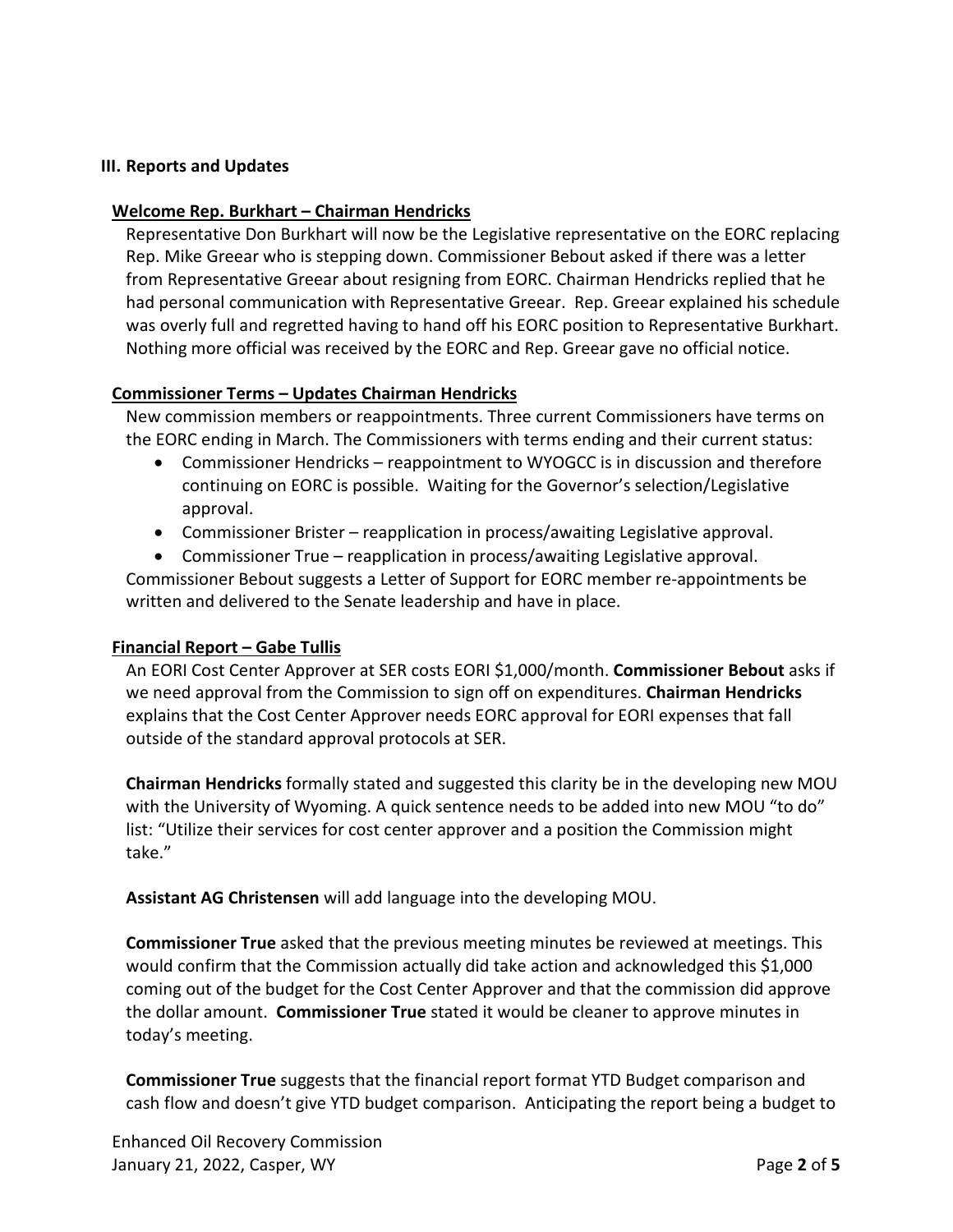expenditure comparison Commissioner True sees it as a cash flow. The budget doesn't tell where we are in the overall budget on the appropriations.

- **Commissioner True** requests to know "Where are we with our YTD budget and would like a YTD budget comparison."
- **Commissioner True** suggests "Overall financials for EORI (state appropriations and grants) – Would it be informative for the commissioners? This might give us the whole picture instead of focusing on state appropriation dollars, but we don't see the whole picture.
- **Commissioner True** mentioned it may be good to see the details and commentary that Gabe has provided in the past, didn't get the detail but only a 50,000 ft view of where we stood in the full year budget, done in the past would like to see it going forward.
- **Commissioner Bebout** Grant part should be brought out separately because it is nice to know what actual operating expenses are YTD. Grant dollars could skew what the budget reflects. It would be beneficial to know what the operating expenses are YTD and budget vs. actual and watch how grant dollars flow through the financials. It would be beneficial to be given the actual grants information and numbers.
- The Commission would like to see more information on the grant funds. YTD financials compared to Budget would be useful. The Commission agrees not to mix state appropriations and grant info, no need to blend the two. It is important to know where we are with our grant money.
- **Chairman Hendricks** wants new format for financials and some example formats sent to Commissioners.

**Director Krutka** offered that Acting Director Whitman and EORI Accountant Tullis could work with SER to see how SER handles their budget reporting. Acting Director Whitman will have example formats developed and sent to Commissioners to see what is preferred.

**Chairman Hendricks** suggests to Acting Director Whitman that a new system for Zoom and audio microphone is needed in the conference room. The meeting had many interruptions because of the microphone.

**Dr. Krutka** asked Assistant Attorney General Christensen to make sure all parties that are impacted by the next MOU, and are part of that process developing the MOU, be included when he sends out a copy of the current MOU in development.

**Chairman Hendricks** asked Assistant Attorney General Christensen to share draft document with everyone.

**Chairman Hendricks** also asked that the direction and objectives of the EORI Director be determined by the EORC. The supervision of EORI is up to the Director of SER but needs to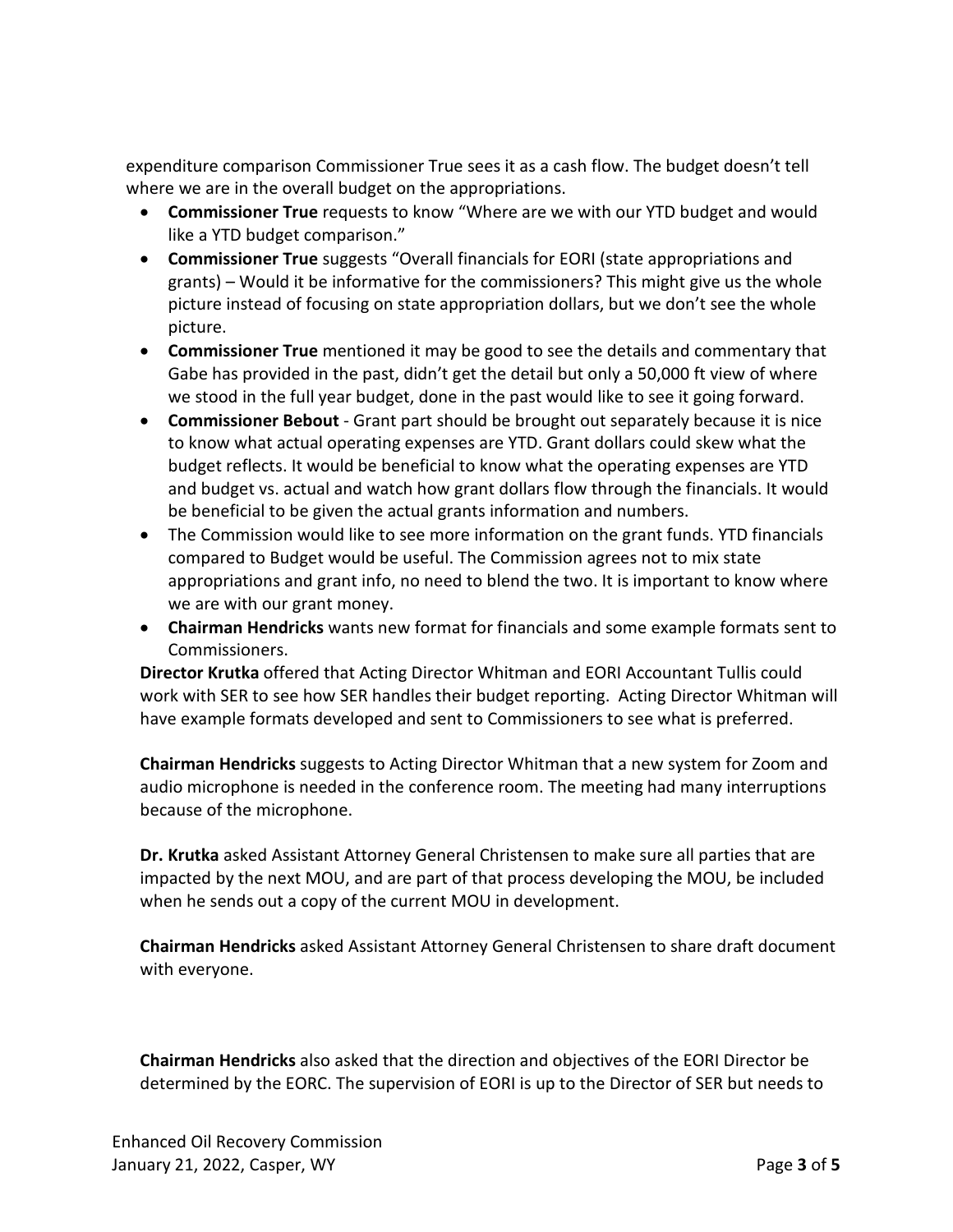follow guidelines and objectives of EORC. Include the word "mission" when describing the direction and objectives of the EORI Director.

**Commissioner True** would like the legal and practical difference between consultation vs collaboration to be identified. Employment of EORI Director should be fully the Commission's responsibility and authority. The commission should seek and heed the advice of the SER director, SER director should not be able to trump the commission's authority. Commission should have full authority on employment of its director. SER Director should be part of the process and that's why Consultation was suggested by **Dr. Krutka**.

**Assistant Attorney General Christensen** was asked to clarify the difference between consultation and collaboration.

**Assistant Attorney General Christensen** was asked to send draft of the current MOU to EORC Commissioners for their review and consultation.

# **IV. Open Discussion**

Commissioner True asked if the EORC had a budget reduction or is the FY23/24 Budget holding steady? Director Whitman replied EORI's 2021-2022 biennium was \$4.4 MM, the Budget going into the JAC meeting was \$4.2 MM. This amount goes to the Legislature for approval in February.

# **V. Future Meeting Dates**

Commissioner re-appointments/appointments need to be approved by the Legislature before scheduling the next meeting. The Legislature begins mid-February for 20 days. Mid to late March should work fine for the next EORC Meeting. March. Acting Director Whitman will work with Commissioners to confirm dates that will work for everyone. Chairman Hendricks requests a 3-3 ½ meeting in the future. Acting Director Whitman reassured he would schedule EORC meetings for the requested 3-3 ½ hour period.